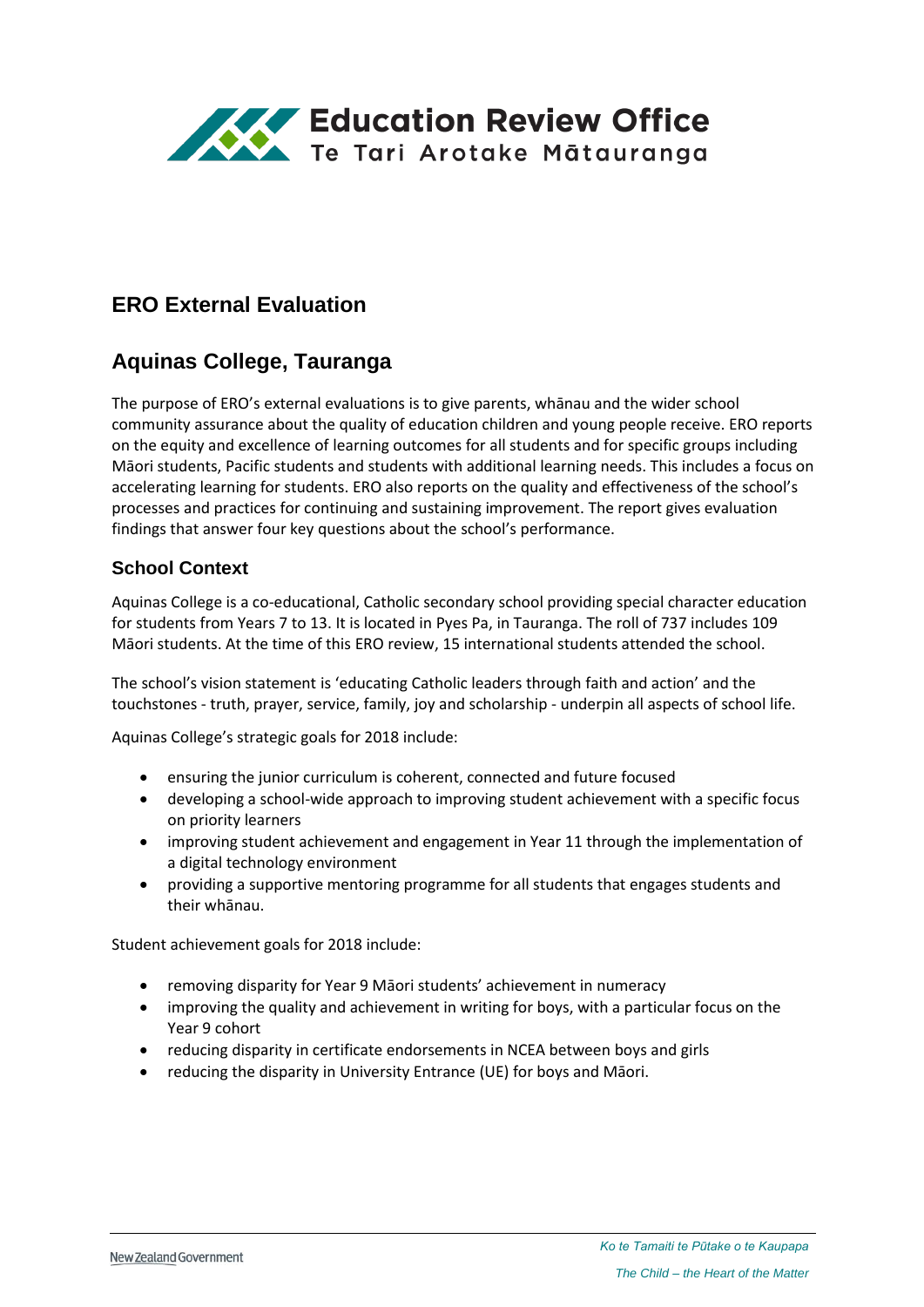Leaders and teachers regularly report to the board, school-wide information about outcomes for students in the following areas:

- achievement within the New Zealand Qualifications Framework
- REACH data (Years 9 and 10 Reaching Excellence at Aquinas College certificate)
- special Catholic character
- student wellbeing.

Since the previous ERO review in 2015, there have been several personnel changes. A new principal began at the start of 2018, a new deputy principal began in 2017, and two new internal appointments have been made to the senior leadership team. The board of trustees has several new first-term representatives.

Leaders and teachers have recently been involved in professional learning and development (PLD) in school-wide literacy strategies focused on writing, the integration of digital technologies, and culturally responsive practices.

The school is a member of the Rotorua Catholic Faith Based Community of Learning|Kāhui Ako (CoL).

## **Evaluation Findings**

### **1 Equity and excellence – achievement of valued outcomes for students**

#### **1.1 How well is the school achieving equitable and excellent outcomes for all its students?**

Achievement data over the last three years shows that most students achieve well at all levels of NCEA and in University Entrance.

In 2017, roll-based achievement data shows that almost all students achieved at NCEA Levels 1 and 2, and most students achieved at NCEA Level 3 and UE. More than three quarters of Aquinas College students achieved merit or excellence endorsements in Level 1, and two thirds achieved merit or excellence endorsements in Levels 2 and 3.

Data over time shows disparity at NCEA Level 3 and in UE where Māori students are achieving less well than their Pākehā peers. Girls continue to outperform boys in University Entrance, however, boys' achievement in both NCEA Level 3 and UE has increased significantly since 2015.

School leavers' data since 2015 shows that most students leave the school with a minimum of a NCEA Level 2 qualification.

The school continues to achieve a number of scholarships each year across a range of subject areas in the New Zealand Scholarship examinations.

The school's 2017 junior achievement data shows that most students in Years 9 and 10 achieved at or above expected curriculum levels in the core subjects of English, mathematics, social science and science. In Year 10, significant disparity exists in all four subjects where girls outperformed boys, and Māori students achieved less well than their Pākehā peers.

Almost all students in Year 7 achieved at or above expected curriculum levels in reading, writing and mathematics. In Year 8, almost all students achieved at or above the expected curriculum level in reading, and most students achieved at or above the expected curriculum levels in writing and mathematics. Data over time shows disparity in mathematics where Māori students achieved less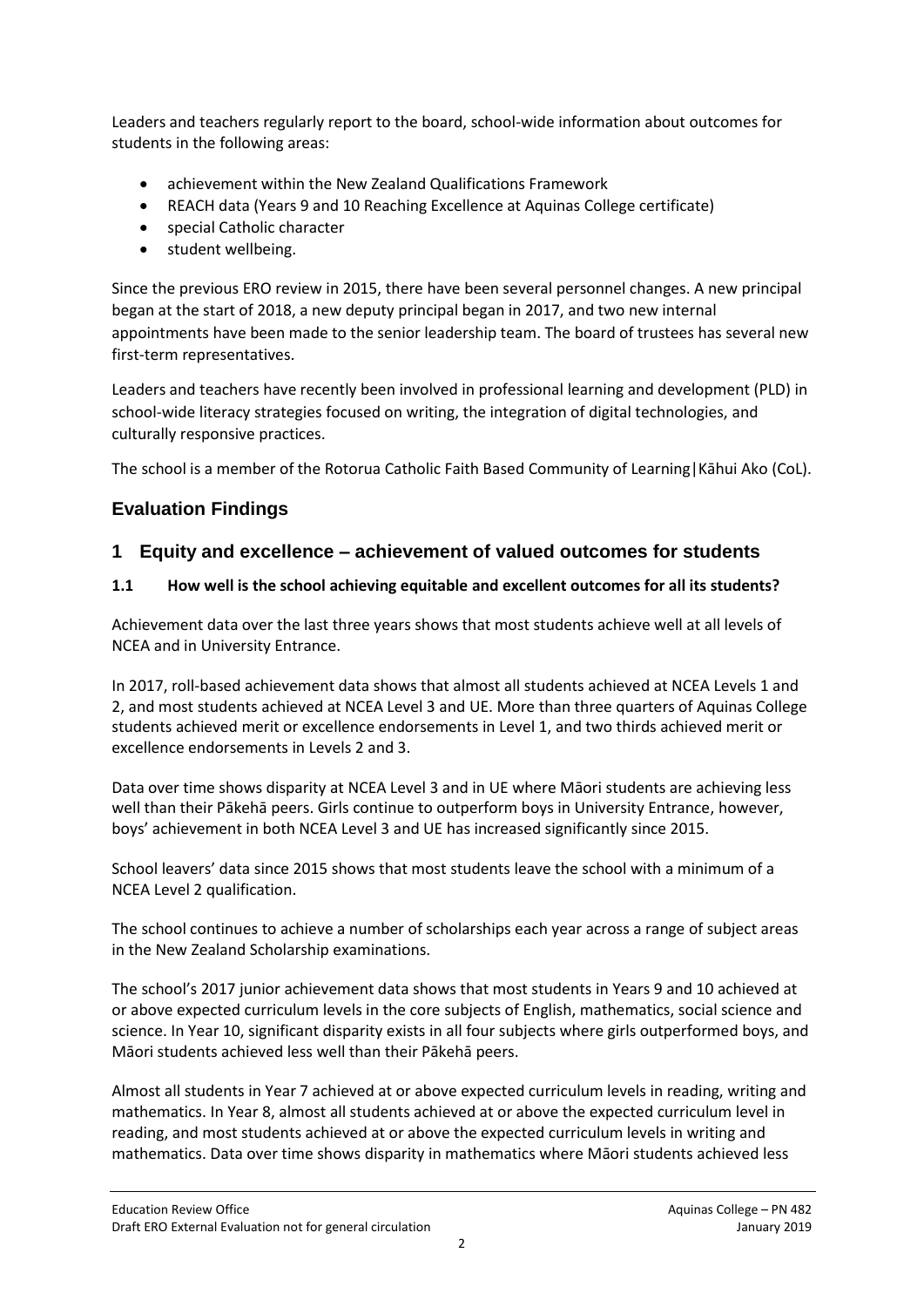well than Pākehā students. There is also significant disparity in reading and writing where boys achieve less well than girls.

#### **1.2 How well is the school accelerating learning for those Māori and other students who need this?**

The school is able to show accelerated progress for Māori and other students who need this.

The school's achievement data for 2016 and 2017 shows that almost all students who began at Aquinas College in Years 7 or 8, and whose learning was at risk, made sufficient accelerated progress to achieve a minimum of an NCEA Level 2 qualification. This included all Māori students and most boys who remained at the school for at least five years.

### **2 School conditions for equity and excellence – processes and practices**

#### **2.1 What school processes and practices are effective in enabling achievement of equity and excellence, and acceleration of learning?**

Effective systems and processes support student wellbeing. Intensive wrap-around pastoral and guidance networks are in place to promote the positive social and emotional welfare of students. The school provides extra hours of guidance counsellor support and makes good use of appropriate external agencies. School touchstones are highly visible and students describe feeling valued and well supported in a family-like atmosphere. Transition processes into the school include strong links with local schools and a buddy system that pairs senior students with junior students. Restorative practice contributes to the positive relationships evident throughout the school.

A wide range of learning opportunities support a diverse curriculum. Positive relationships are valued and evident in settled classrooms where students learn in respectful and unhurried environments. Students demonstrate a willingness to participate and engage in learning. Aspects of the curriculum allow for some student choice in what and how they learn, and include examples where students learn in meaningful, authentic contexts. Teachers know students well and provide individual and group support inside and outside the lesson times. Students also support one another in their learning. There is a wide range of co-curricular opportunities with high levels of student participation.

Trustees and leaders collaboratively develop and pursue the school's vision and goals. These are clearly communicated. Distributed leadership and a collaborative approach are used to develop staff capacity and shared ownership of the direction of the school. Professional learning is schoolwide and is clearly aligned with annual goals. Purposeful consultation with teachers, parents, whānau and students is helping inform internal evaluation. Trustees have a wide range of useful expertise and a clear understanding of their roles and responsibilities. They have undertaken appropriate professional learning, including recent workshops on the Treaty of Waitangi and culturally responsive leadership. The school's Catholic character is prioritised through representation on the board and a specific senior leadership portfolio.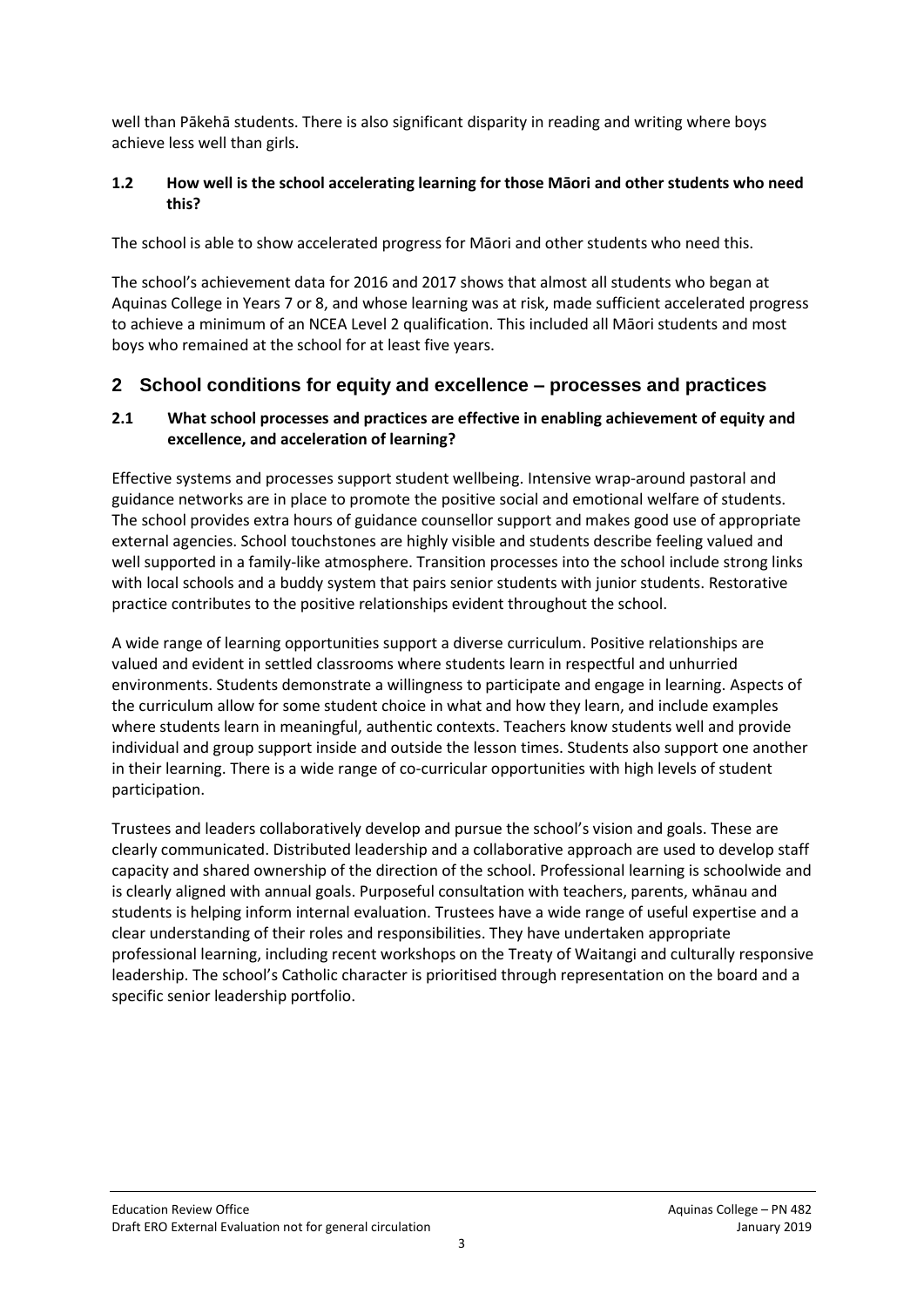#### **2.2 What further developments are needed in school processes and practices for achievement of equity and excellence, and acceleration of learning?**

School leaders and ERO agree that key next steps are to:

- increase the presence of te ao Māori in the curriculum and strengthen te reo and tikanga Māori practices schoolwide
- strengthen the response to individual student needs, particularly for at-risk learners, including Māori and students with additional needs.

### **3 Board assurance on legal requirements**

Before the review, the board and principal of the school completed the ERO board assurance statement and self-audit checklists. In these documents they attested that they had taken all reasonable steps to meet their legislative obligations related to the following:

- board administration
- curriculum
- management of health, safety and welfare
- personnel management
- finance
- asset management.

During the review, ERO checked the following items because they have a potentially high impact on student safety and wellbeing:

- emotional safety of students (including prevention of bullying and sexual harassment)
- physical safety of students
- teacher registration and certification
- processes for appointing staff
- stand down, suspension, expulsion and exclusion of students
- attendance
- school policies in relation to meeting the requirements of the Vulnerable Children Act 2014.

#### **Provision for international students**

The school is a signatory to the *Education (Pastoral Care of International Students) Code of Practice 2016* (the Code) established under section 238F of the Education Act 1989. The school has attested that it complies with all aspects of the Code.

At the time of this review there were 15 long-stay international students attending the school. The school has effective and supportive systems and practices in place for international students to support their integration into a positive school culture and promote appropriate learning opportunities.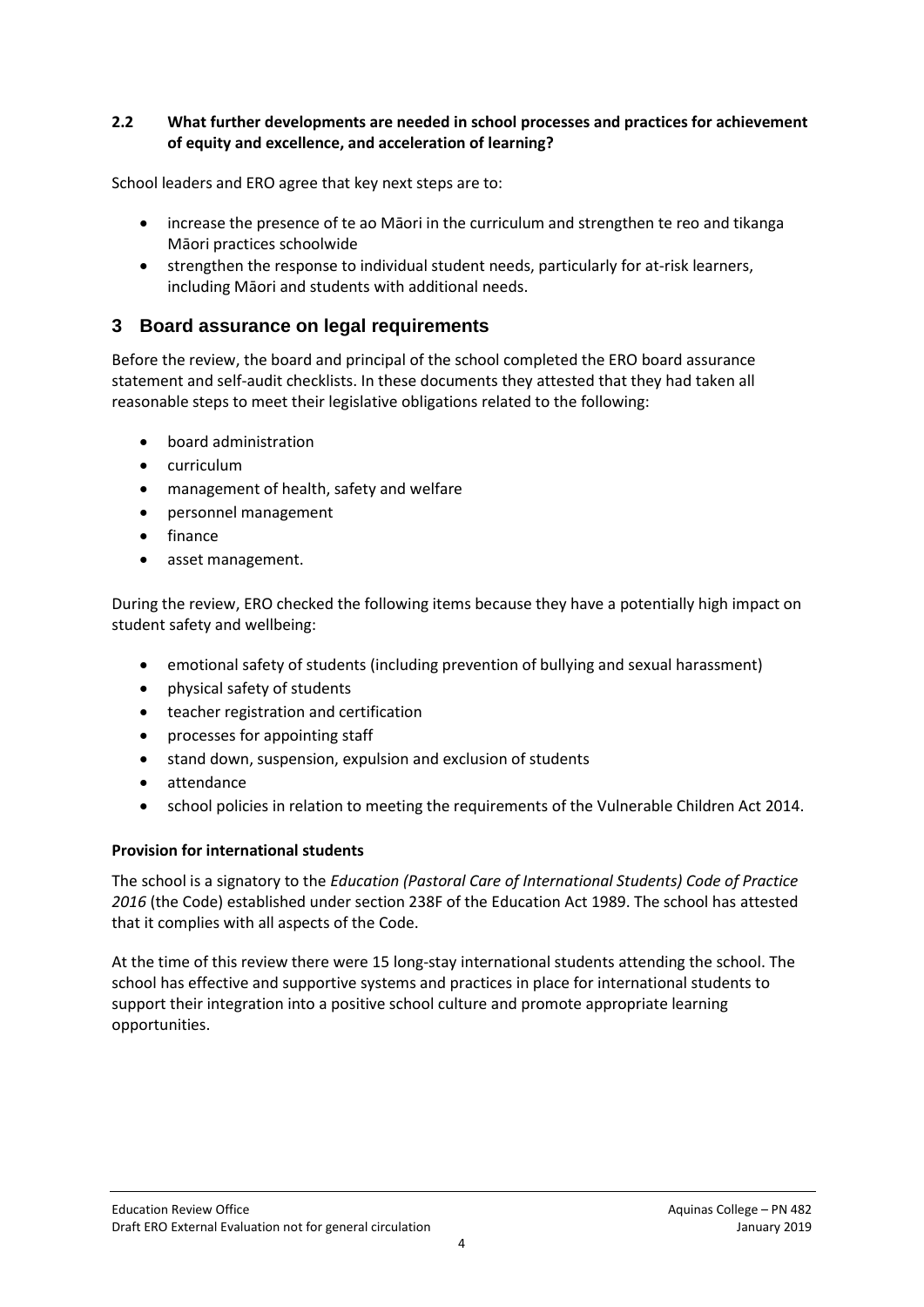## **4 Going forward**

#### **Key strengths of the school**

For sustained improvement and future learner success, the school can draw on existing strengths in:

- pastoral care that effectively supports student wellbeing
- learning opportunities that provide a holistic experience for students
- strategic decision-making that provides clear direction and focuses on continuous improvement.

#### **Next steps**

For sustained improvement and future learner success, priorities for further development are in:

- a school curriculum that effectively responds to students' language, culture and identity
- building capacity to address disparity and improve outcomes for priority learners.

#### **ERO's next external evaluation process and timing**

ERO is likely to carry out the next external evaluation in three years.

Jewie

Phil Cowie Director Review and Improvement Services Central Region

23 January 2019